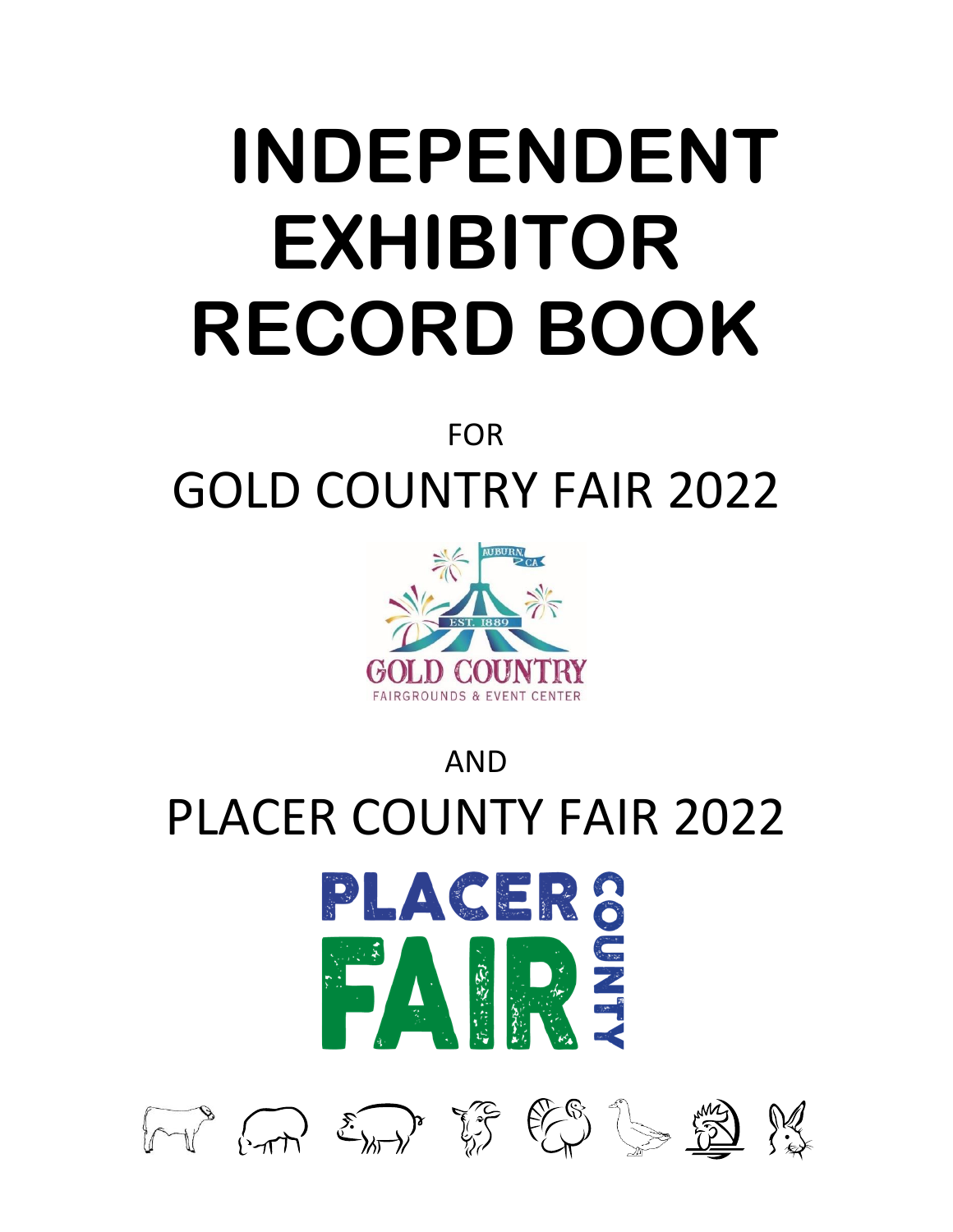#### EXHIBITOR INFORMATION

|                                    | Age: _____________________Date of Birth: ____________________Grade in School_______________________ |
|------------------------------------|-----------------------------------------------------------------------------------------------------|
|                                    |                                                                                                     |
|                                    |                                                                                                     |
| Phone Number: ____________________ |                                                                                                     |
|                                    |                                                                                                     |
|                                    |                                                                                                     |
|                                    |                                                                                                     |

**Mandatory** Ethics/Quality Assurance training must be completed by 4-H exhibitors, FFA exhibitors and Independent exhibitors. Entries will not be accepted by the fairs if training was not completed. All 4-H Leaders, FFA Advisors and Parents and/or Guardians of 4-H, FFA, and Independent Exhibitors must abide by all rules and regulations of the 4-H and FFA standards in the Exhibitors Handbook including Quality Assurance/Ethics Training.

Independent Exhibitors must attend weigh-ins and other events required as junior exhibitors, complete this record book, and show written proof of animal ownership along with a picture of their market animal(s). Completed record books, proof of ownership and market animal pictures are due with entry forms by that Fair's entry deadline.

#### **Please refer to each Fair's Exhibitor Handbook to read all rules and requirements.**

Exhibitor Signature: \_\_\_\_\_\_\_\_\_\_\_\_\_\_\_\_\_\_\_\_\_\_\_\_\_\_\_\_\_\_\_\_\_\_\_\_\_\_\_\_\_\_\_\_\_\_\_\_\_\_\_\_\_\_\_\_\_\_\_

Parent Signature: \_\_\_\_\_\_\_\_\_\_\_\_\_\_\_\_\_\_\_\_\_\_\_\_\_\_\_\_\_\_\_\_\_\_\_\_\_\_\_\_\_\_\_\_\_\_\_\_\_\_\_\_\_\_\_\_\_\_\_\_\_\_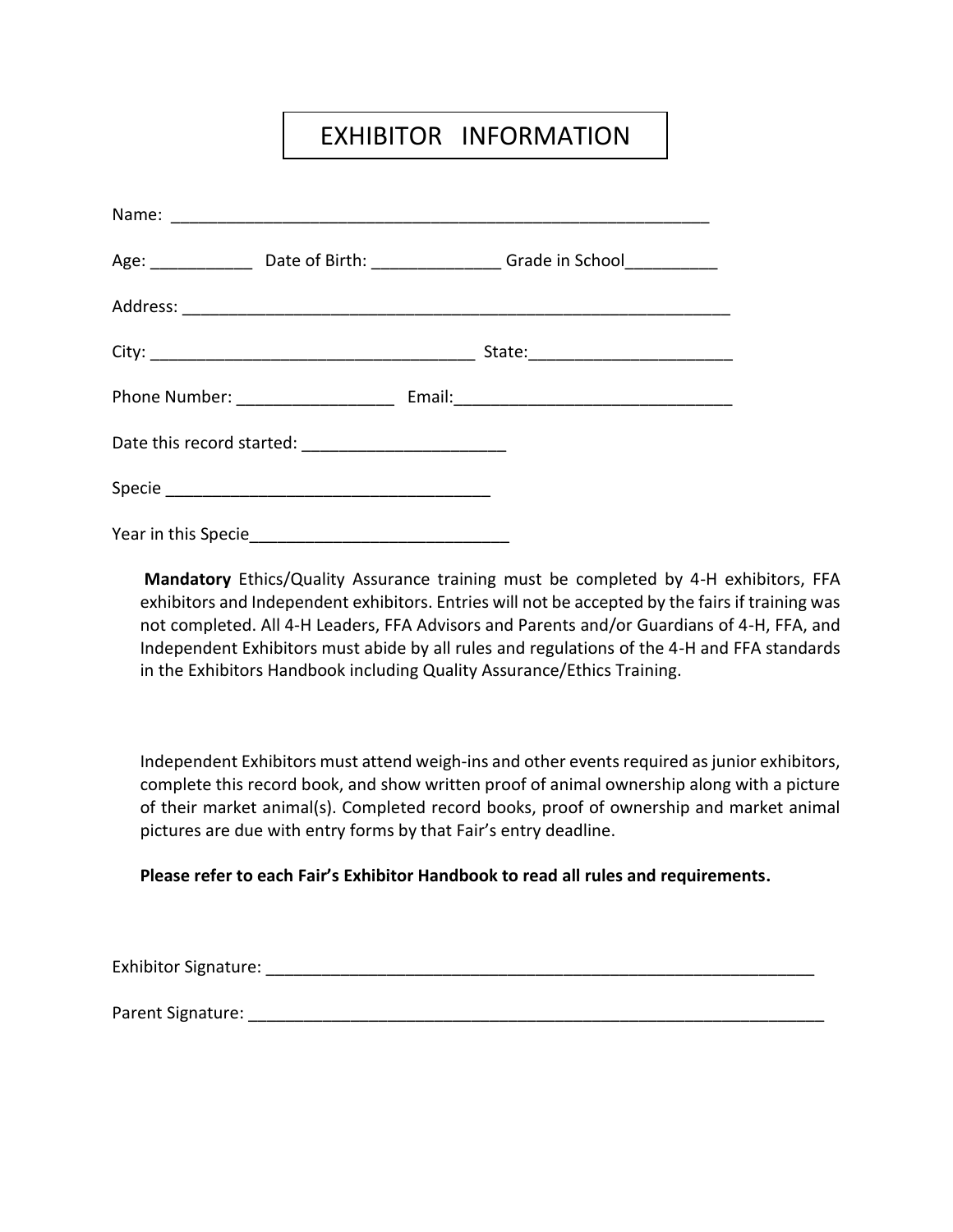**The following tables were created to keep accurate records of your project. We realize this will be an ongoing process, and your final numbers will be calculated after fair. Your profit or loss will be shown on next year's Independent Record Book. Independent families that wish to create their own spreadsheet in an active format may do so as long as their spreadsheets follow our format.**

|  |  | <b>COST OF PROJECT ANIMALS</b> |  |
|--|--|--------------------------------|--|
|--|--|--------------------------------|--|

| Date<br>Purchased | <b>Breed</b> | Sex | Identification | Weight       | Cost |
|-------------------|--------------|-----|----------------|--------------|------|
|                   |              |     |                |              |      |
|                   |              |     |                |              |      |
|                   |              |     |                |              |      |
|                   |              |     |                |              |      |
|                   |              |     |                |              |      |
|                   |              |     |                |              |      |
|                   |              |     |                |              |      |
|                   |              |     |                |              |      |
|                   |              |     |                |              |      |
|                   |              |     |                | <b>Total</b> | \$   |



#### **MISCELLANEOUS EXPENSE**

| Date | Expense Item      | Cost          |
|------|-------------------|---------------|
|      |                   |               |
|      |                   |               |
|      |                   |               |
|      |                   |               |
|      |                   |               |
|      |                   |               |
|      |                   |               |
|      |                   |               |
|      |                   |               |
|      |                   |               |
|      | <b>Total Cost</b> | $\frac{1}{2}$ |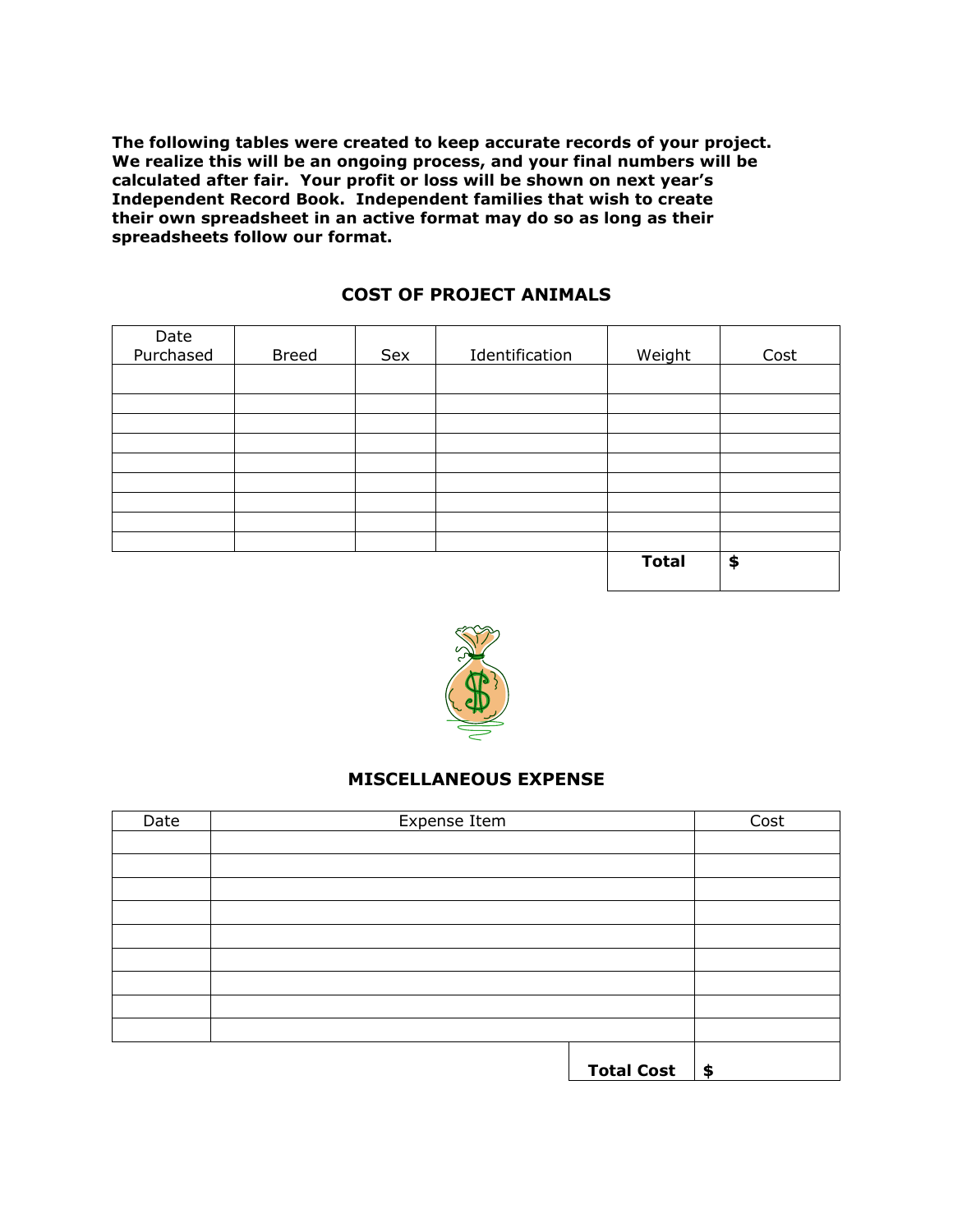

#### **FEED EXPENSE**

| Date | Item | Quantity | Unit Cost | <b>Total Cost</b> |
|------|------|----------|-----------|-------------------|
|      |      |          |           |                   |
|      |      |          |           |                   |
|      |      |          |           |                   |
|      |      |          |           |                   |
|      |      |          |           |                   |
|      |      |          |           |                   |
|      |      |          |           |                   |
|      |      |          |           |                   |
|      |      |          |           |                   |
|      |      |          |           |                   |
|      |      |          |           |                   |
|      |      |          |           |                   |
|      |      |          |           |                   |
|      |      |          |           |                   |
|      |      |          |           |                   |
|      |      |          |           |                   |
|      |      |          |           |                   |
|      |      |          |           |                   |
|      |      |          |           |                   |
|      |      |          |           |                   |
|      |      |          |           |                   |
|      |      |          |           |                   |
|      |      |          |           |                   |
|      |      |          |           |                   |
|      |      |          |           |                   |
|      |      |          |           |                   |
|      |      |          |           |                   |
|      |      |          |           |                   |
|      |      |          |           |                   |
|      |      |          |           |                   |
|      |      |          |           |                   |
|      |      |          |           |                   |
|      |      |          |           |                   |
|      |      |          |           |                   |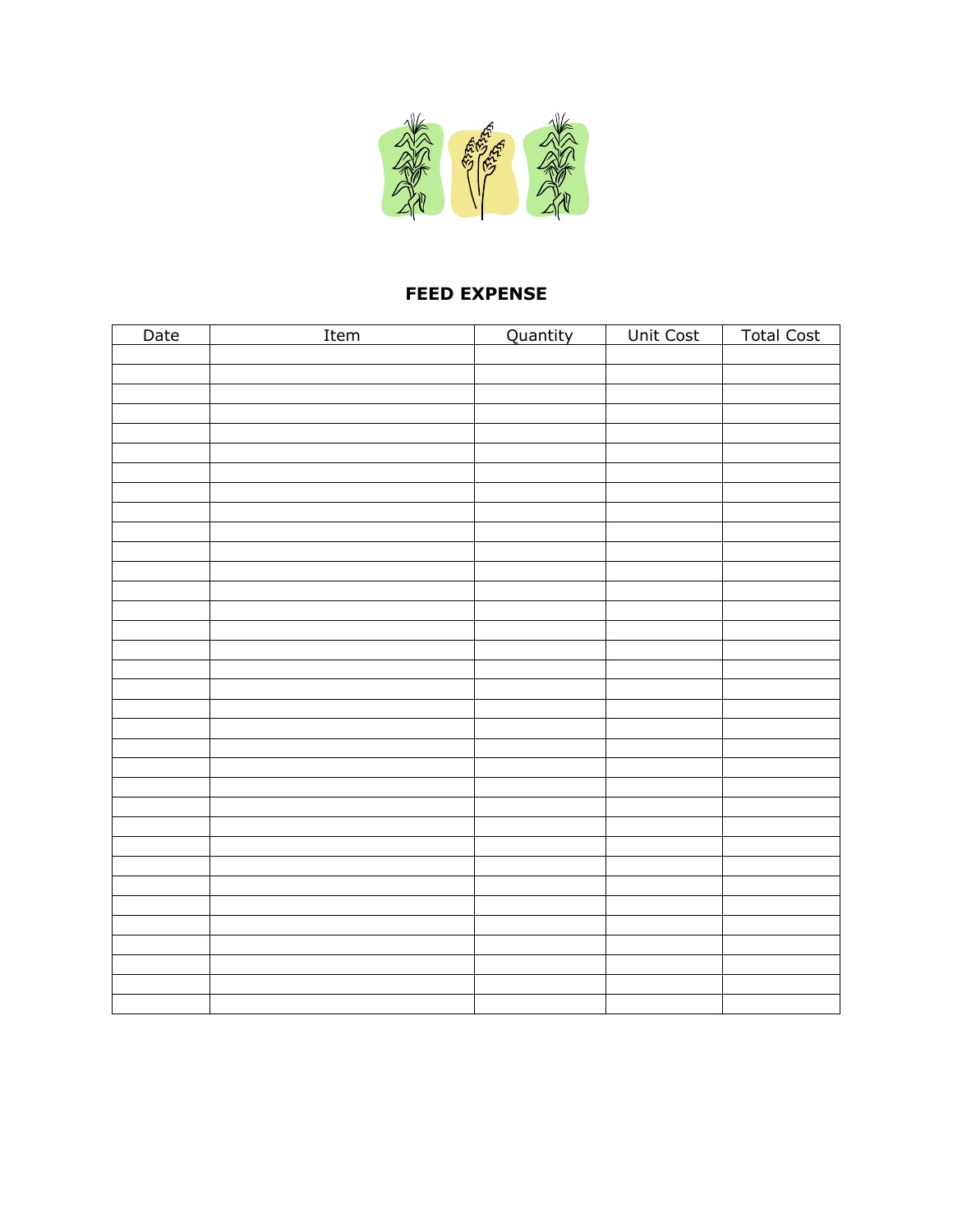#### **INCOME**

| Date | Item | Amount Sold<br>or Used | Price per<br>Unit | Cash<br>Income | Show<br>Premiums | Value of<br>Products<br>Used |
|------|------|------------------------|-------------------|----------------|------------------|------------------------------|
|      |      |                        |                   |                |                  |                              |
|      |      |                        |                   |                |                  |                              |
|      |      |                        |                   |                |                  |                              |
|      |      |                        |                   |                |                  |                              |
|      |      |                        |                   |                |                  |                              |
|      |      |                        |                   |                |                  |                              |
|      |      |                        |                   |                |                  |                              |
|      |      |                        |                   |                |                  |                              |
|      |      |                        |                   |                |                  |                              |
|      |      |                        |                   |                |                  |                              |
|      |      |                        |                   |                |                  |                              |
|      |      |                        |                   |                |                  |                              |
|      |      |                        |                   |                |                  |                              |
|      |      |                        |                   |                |                  |                              |
|      |      |                        | <b>Totals</b>     | \$             | \$               | \$                           |

#### **BREEDING ANIMAL and EQUIPMENT INVENTORY**

|                             | Beginning Inventory Date: |                  |                       |              |                  |
|-----------------------------|---------------------------|------------------|-----------------------|--------------|------------------|
|                             | Beginning                 |                  | $\overline{C}$ losing |              |                  |
| Date<br>Purchased<br>or age | Item                      | Current<br>Value | Date                  | Item         | Current<br>Value |
|                             |                           |                  |                       |              |                  |
|                             |                           |                  |                       |              |                  |
|                             |                           |                  |                       |              |                  |
|                             |                           |                  |                       |              |                  |
|                             |                           |                  |                       |              |                  |
|                             |                           |                  |                       |              |                  |
|                             |                           |                  |                       |              |                  |
|                             |                           |                  |                       |              |                  |
|                             |                           |                  |                       |              |                  |
|                             |                           |                  |                       |              |                  |
|                             |                           |                  |                       |              |                  |
|                             |                           |                  |                       |              |                  |
|                             |                           |                  |                       |              |                  |
|                             |                           |                  |                       |              |                  |
| <b>Value</b>                | <b>Total</b>              | \$               | <b>Value</b>          | <b>Total</b> | \$               |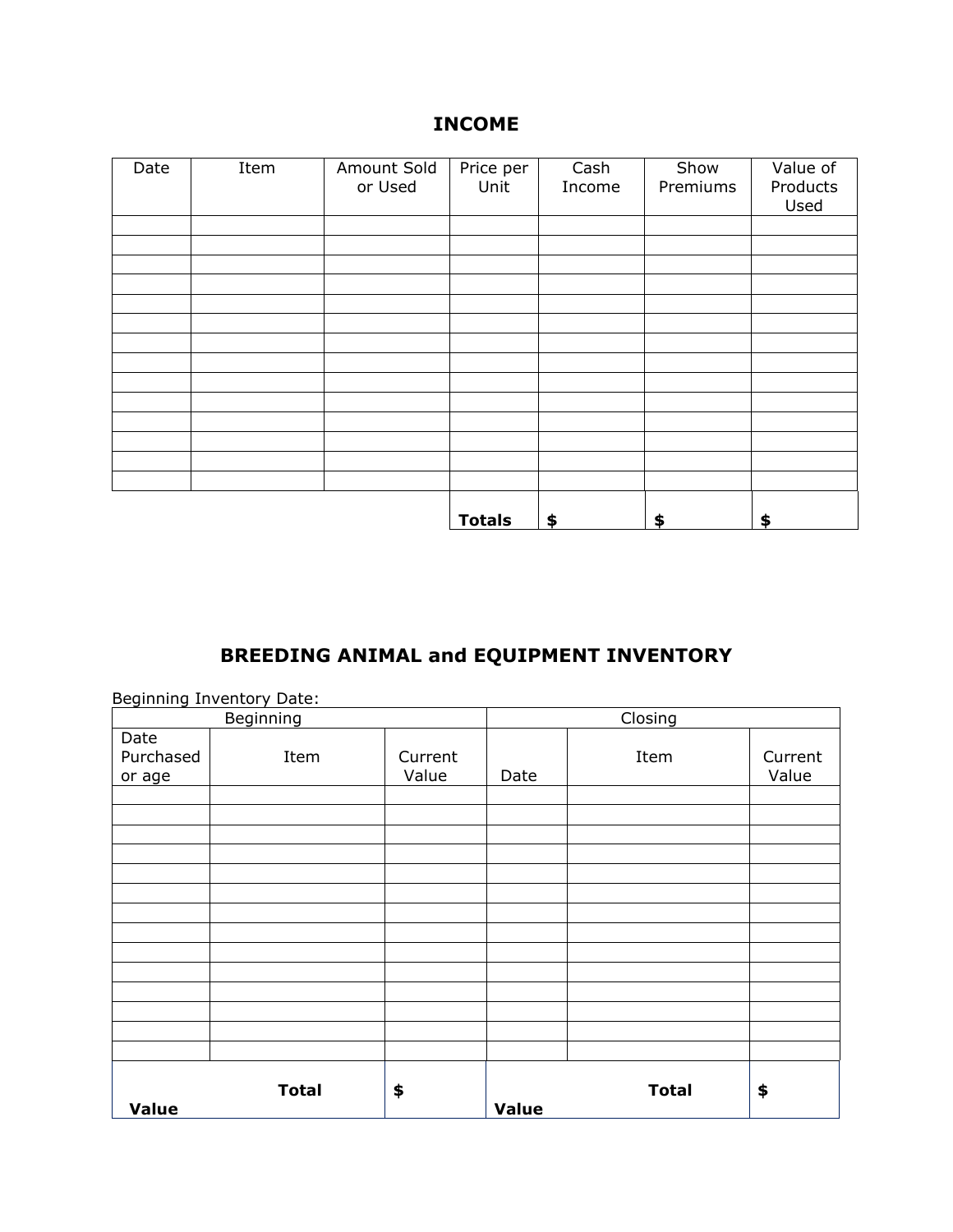#### **DEATH LOSS RECORD**

| Date | Identification | Cause | Approx. Weight | Market<br>Value |
|------|----------------|-------|----------------|-----------------|
|      |                |       |                |                 |
|      |                |       |                |                 |
|      |                |       |                |                 |
|      |                |       |                |                 |
|      |                |       |                |                 |

#### **WEIGHT RECORD**

| Date | Animal ID | Weight | #days<br>since last<br>weight | Gain | Gain per<br>day |
|------|-----------|--------|-------------------------------|------|-----------------|
|      |           |        |                               |      |                 |
|      |           |        |                               |      |                 |
|      |           |        |                               |      |                 |
|      |           |        |                               |      |                 |
|      |           |        |                               |      |                 |
|      |           |        |                               |      |                 |
|      |           |        |                               |      |                 |
|      |           |        |                               |      |                 |
|      |           |        |                               |      |                 |
|      |           |        |                               |      |                 |
|      |           |        |                               |      |                 |
|      |           |        |                               |      |                 |
|      |           |        |                               |      |                 |
|      |           |        |                               |      |                 |

#### **FINANCIAL SUMMARY**

|    | Receipts                                        | Expenses                    |                              |  |
|----|-------------------------------------------------|-----------------------------|------------------------------|--|
| 1. | Cash income $$$                                 | Cost of animal(s) $$$<br>1. |                              |  |
| 2. | Closing inventory value $$$                     | 2.                          | Beginning inventory value \$ |  |
| 3. | Value of products used $$$                      | 3.<br>Cost of feed $$$      |                              |  |
| 4. | Show premiums \$                                | Misc. expense \$<br>4.      |                              |  |
|    | <b>Total Receipts: \$</b><br>Total Expenses: \$ |                             |                              |  |
|    | Profit or loss from project \$                  |                             |                              |  |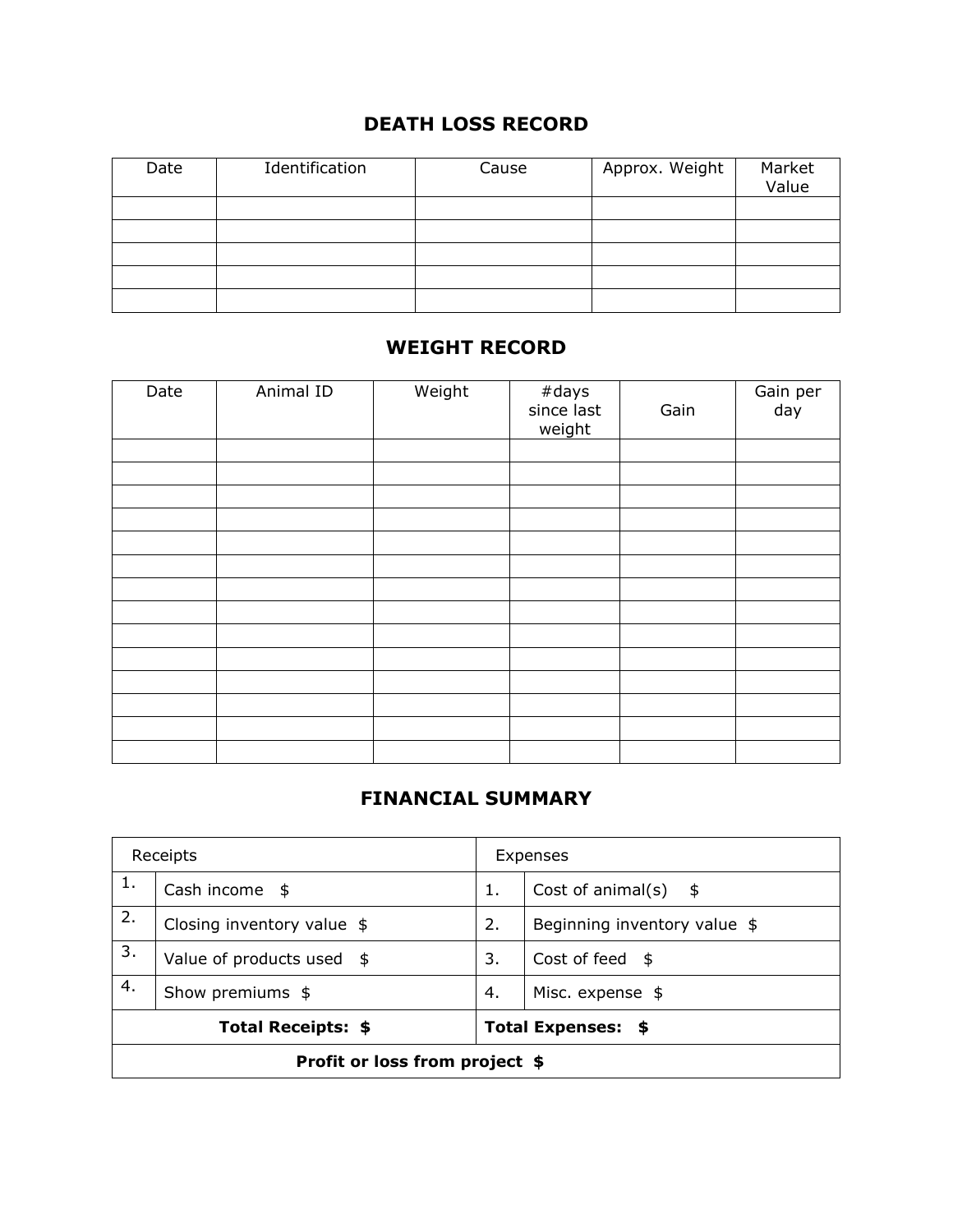#### **PROJECT COMMENTARY**

Share what you learned, your experiences and what you would do to improve your project(s).

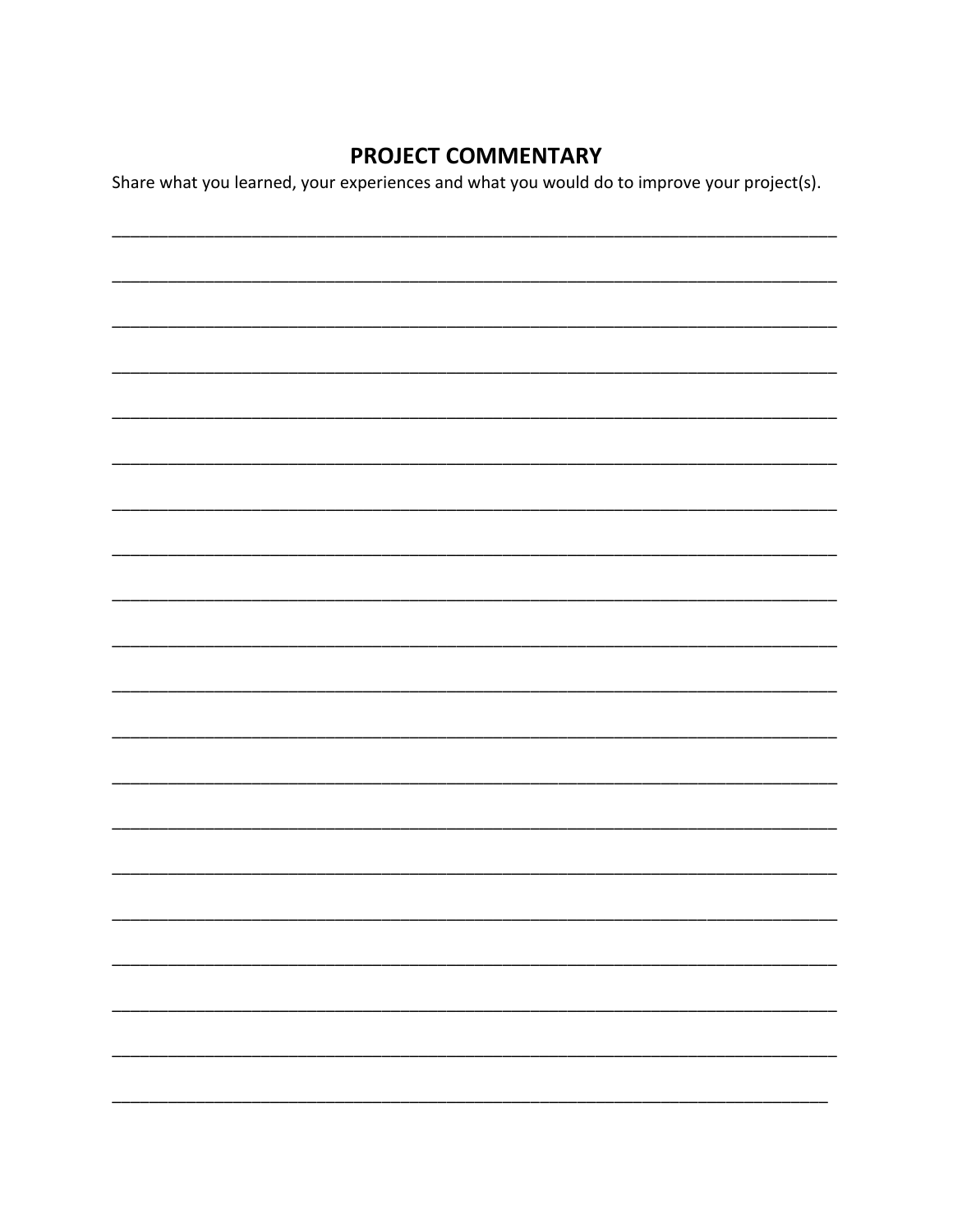#### **LEADERSHIP AND COMMUNITY SERVICE**

| What have you learned about leadership this year? _______________________________ |
|-----------------------------------------------------------------------------------|
|                                                                                   |
|                                                                                   |
|                                                                                   |
|                                                                                   |
|                                                                                   |
|                                                                                   |
|                                                                                   |
|                                                                                   |
|                                                                                   |
| In what ways have you been involved in your school and community activities?      |
|                                                                                   |
|                                                                                   |
|                                                                                   |
|                                                                                   |
|                                                                                   |
|                                                                                   |
|                                                                                   |
|                                                                                   |
|                                                                                   |
| Who has influenced you most with your project?                                    |
|                                                                                   |
|                                                                                   |
|                                                                                   |
|                                                                                   |
|                                                                                   |
|                                                                                   |

\* Calendars to follow on these pages